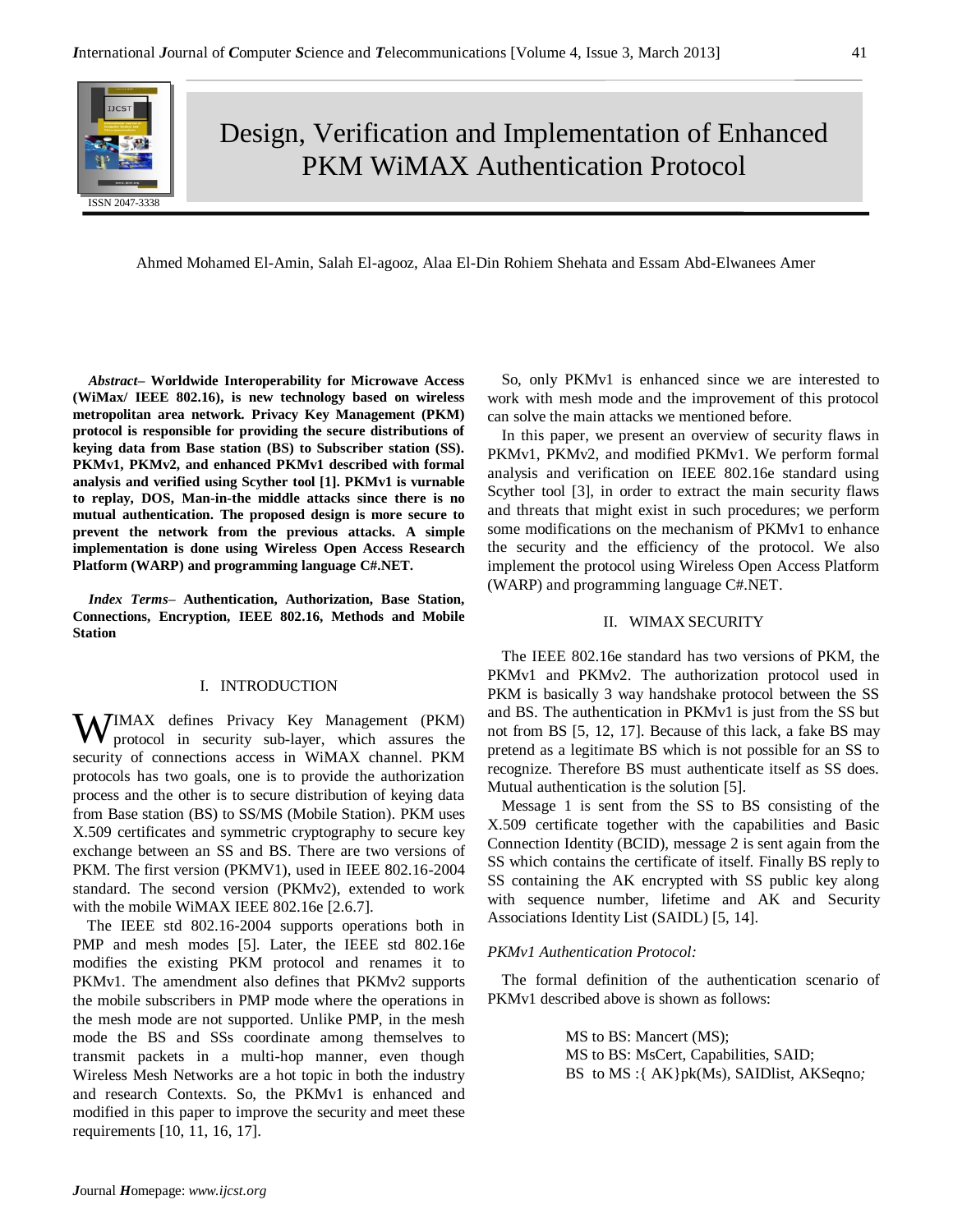In PKMv2, the major security problems were solved. X.509 certificates are used for RSA based authentication. In case of PKMv1 only one way X.509 certificate used but in case of PKMv2 three-way authentication is used.

At the first SS sends its MCerss (Manufacturer's Certificate) and then sends its own CerSS which is X.509 certificate along with a nonce; a 64 bit random number generated by the SS, BC-Identity and cryptographic Capb (capabilities). BC-Identity is assigned to SS when it enters in a network and requests for ranging. BS responds by sending some information and a nonce when the authorization request message from SS is rrived. Additionally, for mutual authentication BS attaches its certificate (CerBS) in response to SS. BS also includes its signatures for validity in response message to SS. A 256 bit key (Pre-Au-K) with the SS's identifier (SSID) is encrypted by the BS with the public key of SS. A 4 bit sequence number (Seq\_No) for the authorization key (and its life time with the SAID's List (SAIDL) are sent by the BS. After validating the message from BS, the SS sends the acknowledgement message with nonce created by BS and MAC address (MACSS) of the subscriber station. Authorization Key (AK) transmitted by BS to SS in previous message is used to encrypt the Nonce BS (BS generated random number) and MACSS [5, 14].

#### *PKMv2 Authentication Protocol:*

The formal definition of the PKMv2 authentication protocol is shown as follows:

 MS to BS: Mancert (MS); MS to BS {MsCert,Capabilities,SAID,Ns}sk(MS) BS to MS :{{prePAK}pk(MS),SAIDlist,Ns,Nb, prePAKSe prePAKlifetime,BsCert}sk(BS); MS to  $BS$  : {Nb}sk(MS);

## III. THE PROPOSED AUTHENTICATION PROTOCOL

We analyze our enhancements of security and privacy in WiMax networks into 5 steps as shown in Fig. 1:

- 1. Problem Formalization and Analysis
- 2. Protocol Design
- 3. Protocol Verification
- 4. Implementation
- 5. Evaluation

#### *A. Problem Formalization and Analysis*

As discussed in the previous section, the existing protocol still vulnerable to replay ,DOS, and Man –in –the Middle attacks when analyzed using Scyther tool [1, 2, 3, 4] . Some solutions are introduced to solve those attacks in our design. To prevent both Man-in-the-Middle attack and replay attack we add timestamp. There is only main problem with timestamp is that it requires time synchronization between MS and BS.

In wireless communication time synchronization is considered to be difficult (particularly under mobility). But in IEEE 802.16e it is assumed that the synchronization is done between MS and BS.



Fig. 1: Steps for protocol analysis, Verification, Implementation and Evaluation

#### *B. Protocol Design*



Fig. 2: State Diagram of the proposed protocol

|             | $I: SS - BS: Cert (SS) (AuthReq message)   TS (Time$ |  |  |  |  |
|-------------|------------------------------------------------------|--|--|--|--|
| Stamp)      |                                                      |  |  |  |  |
| 2:          | $SS - BS$ : Cert $(SS)$   Capabilities   BCID   TS   |  |  |  |  |
|             | 3: BS - SS: KUSS (AK)   SeqNo   Lifetime   SAIDList  |  |  |  |  |
| <b>BSID</b> |                                                      |  |  |  |  |
| 4:          | BS - AS: BSID   SSID   KUss                          |  |  |  |  |
| 5:          | $SS - AS$ : E (KRss, [SSID   BSID])                  |  |  |  |  |
| 6:          | AS - SS: E (KUss, [Confirmation Message])            |  |  |  |  |
| 7:          | SS - BS: E (Further Communication)                   |  |  |  |  |
|             | 8: BS - MTSO E (SS credentials)                      |  |  |  |  |

9: MTSO – BS E (Conformation Message)

ASID])

- 10: MTSO All BSs in the same cluster E (SS credentials)
- 11: BSs MTSO E (Confirmation Message)
- 12: SS TBS Cert (SS) (Auth Req message) | TS
- 13: TBS SS E (KUss, [confirmation Message, BSID,

Our proposed authentication protocol improved the WiMAX mutual authentication by increased the authentication strength between SS and BS using timestamp and authentication server appears as trusted third party to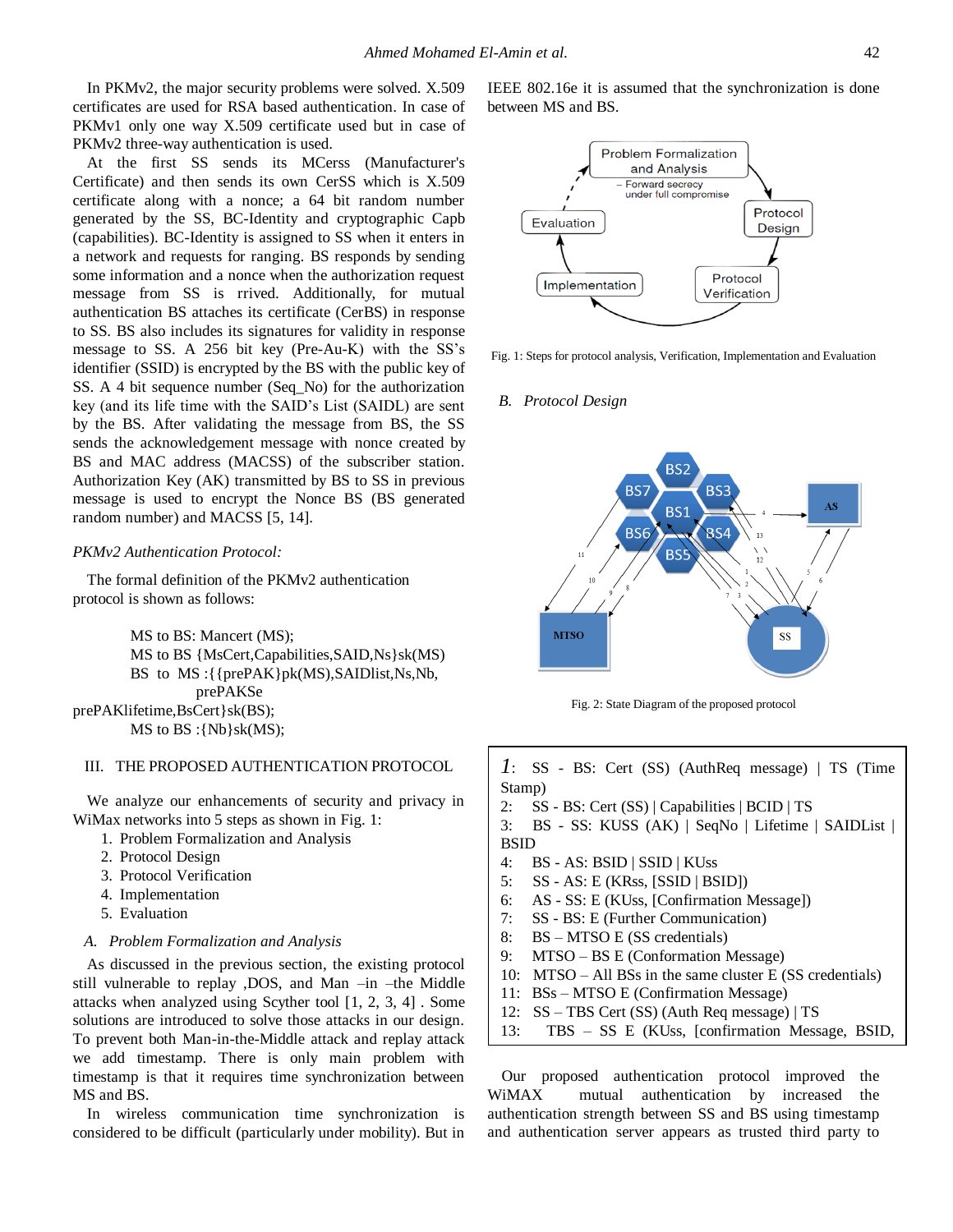authenticate the BS to SS and solve the main problem of rouge BS.

Also to enhance the timing and communication overhead during the handoff we use a new idea through the scenario to enhance the security and efficiency of the network.

## *C. Protocol Verification*

In this section, we formally verify the IEEE 802.16e PKMv1 enhanced protocol using the scythe tool [3.4]. Scyther tool were developed by Cas Cremers in 2007 [1]. Scyther, is a formal protocol analysis tool, for the symbolic automatic analysis of the security properties of cryptographic protocols (typically confidentiality or variants of authenticity). It assumes perfect cryptography, meaning that an attacker gains no information from an encrypted message unless he knows the decryption key. Scyther takes as input a role-based description of a protocol in which the intended security properties are specified using claims. Claims are of the form claim (Principal, Claim, Parameter), where Principal is the user's name, Claim is a security property (such as 'secret'), and Parameter is the term for which the security property is checked. The description of a protocol is written in SPDL language. For the protocol verification, Scyther can be used in three ways [1, 2, 3, 4]:

- *Verification claim*: Scyther verifies or falsifiers security properties.
- *Automatic claims*: if user does not specify security properties as claim event the scythe automatically generates claims and verifies them.
- *Characterization:* each protocol role can be characterized. Scyther analyses the protocol and provides a finite representation of all traces that contain an execution of the protocol role.

Scyther generates attack graph for counter example, and represents individual attack graph for each claim.

Ensuring WIMAX protection means that we should satisfy these requirements to protect this network against different attacks:

## *Property 1- Confidentiality*

This claim is fulfilled if the MS/SS has the guarantee that all exchanged user data is secret. The exchanged user data messages between the MS and the BS is called Msg. Every information (α) in Msg should remain secret [1, 2, 3, 4]. The formalization of information confidentiality is given below:

$$
\forall \alpha \in \text{Msg} \text{ (claim}(SS, Secret, \alpha)) \tag{1}
$$

# *Property 2- Authenticity*

This claim is fulfilled if an outsider, who keeps track of the communication, cannot relate the traffic to a specific MS [2]. In order to fulfill authenticity the MAC address of the MS which identifies it must remain secret. The MAC address is included in the MS's certificate (MsCert) [1, 2, 3, 4]. The formal definition of pseudonymity is given below:

Claim (SS, Secret , SSCert) (2)

### *Property 3- Integrity*

This claim is fulfilled if the BS and the SS have the guarantee that all exchanged keys (described as key) are secret and unique. We have included an additional restriction that only claims concerning sessions between trusted agents are evaluated. Its formal definition is shown as follows [1, 2, 3, 4]:

$$
\forall \text{key}(\text{claim}(\text{BS/SS}, \text{Secret}, \text{key})) \tag{3}
$$

# *Property 4- Access control*

A WIMAX network should have a correct mechanism to verify that a given user is authorized to use a particular service [14]. A service should always be bound to an authenticated user. Its formal definition is given as follows [1, 2, 3, 4]:

$$
\forall \alpha \in \text{Msg} \text{ (claim(BS, Secret, }\alpha \text{ ))} \tag{4}
$$

#### *Property 5- Freshly of messages*

An important part of security protocols is the generation of fresh values which are used for challenge-response mechanisms (often called nonces), or as session keys. This claim is fulfilled if the BS and MS/SS have the guarantee that the session key is fresh  $[1, 2, 3, 4]$ :

$$
(claim(BS/SS, Fresh, key))
$$
 (5)

# IV. MODELING ENHANCED PKMV1 WITH MUTUAL AUTHETICATION IN SPDL LANGUAGE

/\*

- \* PKMv1 with Mutual Authentication and timestamp (Handover Version)
- \* Designed by: Ahmed M. ElAmin

\*/

// The protocol description

protocol PKMv1 ( SS , BS1 , AS , MTSO , BS2)

role SS

{

{

send<sup>1</sup> (SS,BS1,Mancert(SS));

send\_2 (SS,BS1,Certss,cap,SAID,Ts);

read\_3

(BS1,SS,{AK}pk(SS),SAIDlist,AKseq,BS1ID,lifetime);

send\_5 (SS,AS,{SSID,BS1ID}sk(SS));

read\_6 (AS,SS,{confmsg}pk(SS));

send\_11 (SS,BS2,Certss,cap,SAID,Ts);

read\_12 (BS2,SS,{confmsg,AK}pk(SS),BS1ID,ASID,Ts);

send\_13 (SS,BS2,{confmsg}pk(BS2));

// The properties ( claim events)

claim\_ss1(SS,Secret,Certss);

claim\_ss4(SS,Secret,Data);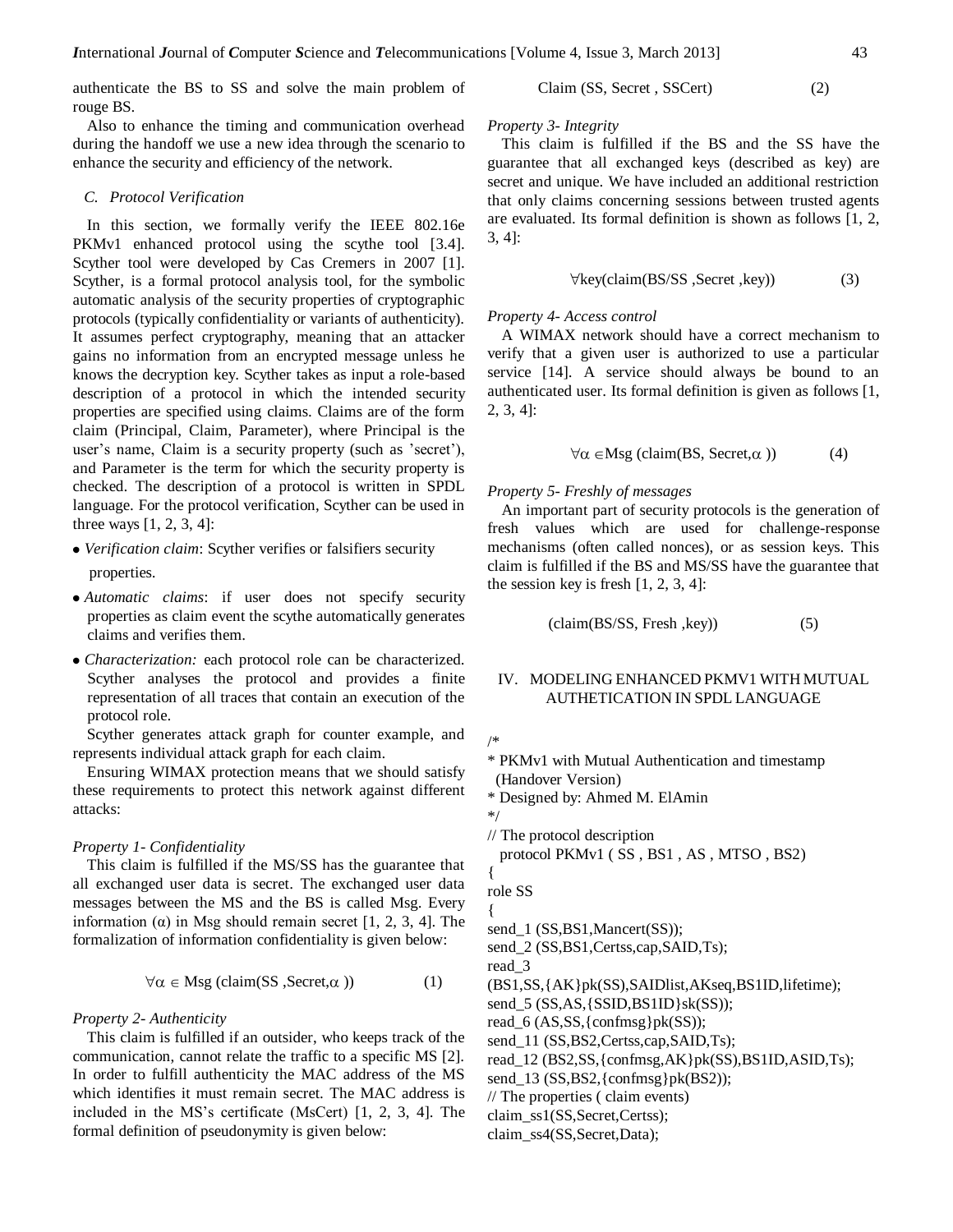```
claim_ss5(SS,Secret,Key);
}
role BS1 
{
read_1 (SS,BS1,Mancert(SS));
read 2 (SS,BS1,Certss,cap,SAID,Ts);
send 3
(BS1,SS,{AK}pk(SS),SAIDlist,AKseq,BS1ID,lifetime);
send_4 (BS1,AS,BS1ID,SSID,pk(SS));
send 7
(BS1,MTSO,{SSID,BS1ID,ASID}pk(MTSO),lifetime);
read_8 (MTSO,BS1,{confmsg}pk(BS1));
// The properties ( claim events)
claim_bs13(BS1,Secret,Data);
claim_bs14(BS1,Secret,Key);
}
role AS
{
read_4 (BS1,AS,SSID,BSID,pk(SS));
read_5 (SS,AS,{SSID,BSID}sk(SS));
send_6 (AS,SS,{confmsg}pk(SS));
}
role MTSO
{
read_7 
(BS1,MTSO,{SSID,BS1ID,ASID}pk(MTSO),lifetime);
send_8 (MTSO,BS1,{confmsg}pk(BS1));
send_9 (MTSO,BS2, {SSID,BS1ID,ASID}pk(BS2),lifetime);
read 10 (BS2,MTSO,{confmsg}pk(BS2));
}
role BS2
{
read_9 (MTSO,BS2,{SSID,BS1ID,ASID}pk(BS2),lifetime);
send_10 (BS2,MTSO,{confmsg}pk(BS2));
read 11 (SS,BS2,Certss,cap,SAID,Ts);
send_12 (BS2,SS,{confmsg,AK}pk(SS),BS1ID,ASID,Ts);
read_13 (SS,BS2,{confmsg}pk(BS2));
/// The properties ( claim events)
claim_bs23(BS2,Secret,Data);
claim_bs24(BS2,Secret,Key);
} 
}
```
# V. ANALYSIS OF THE PROPOSED DESIGN

This model is going to be challenged with the following requirements using the Scyther tool.

1. Property 1 and 2: In the formal analysis it is proved that an intruder cannot obtain the SS/MS certificate (MsCert) and data exchange between MS and BS.

2. Property 3: In the formal analysis it is proved that the authorization key exchanged in the authentication protocol is

3. Property 4: It is proved that unauthenticated user cannot access the services provided, and cannot impersonate another user. Also, it is not possible to modify the data by an unauthorized individual.

4. Property 5: It is proved that an adversary cannot obtain the unique pre-PAK. Timestamp used in the protocol to prevent replay and man-in-the-middle attack.

| Scyther results : verify |                 |            |                      |    |                           |  |  |
|--------------------------|-----------------|------------|----------------------|----|---------------------------|--|--|
| Claim                    |                 |            |                      |    | <b>Status</b> Comments    |  |  |
| PKM <sub>v1</sub>        | SS              | PKMv1,ss1  | <b>Secret Certss</b> | 0k | No attacks within bounds. |  |  |
|                          |                 | PKMv1,ss4  | Secret Data          | 0k | No attacks within bounds. |  |  |
|                          |                 | PKMv1,ss5  | Secret Key           | 0k | No attacks within bounds. |  |  |
|                          | BS <sub>1</sub> | PKMv1,bs13 | Secret Data          | 0k | No attacks within bounds. |  |  |
|                          |                 | PKMv1,bs14 | Secret Key           | Ok | No attacks within bounds. |  |  |
|                          | BS2             | PKMv1,bs23 | Secret Data          | 0k | No attacks within bounds. |  |  |
|                          |                 | PKMv1,bs24 | Secret Key           | 0k | No attacks within bounds. |  |  |
| Done.                    |                 |            |                      |    |                           |  |  |

Fig. 3: Scyther verifies or falsifiers security properties for the proposed authentication protocol

Fig. 3 shows that all the claims used to verify the security properties for the proposed authentication protocol with a status (OK) for all the claims and there is no attacks within bounds are found.

# *A. Protocol Implementation*

The simulation process used the following in its testing environment.

- 1. Windows7 platform
- 2. The socket class in the .NET framework
- 3. TCP/IP Protocol
- 4. Wireless Open Access Research Platform ( WARP) Two boards works as transceivers.
- 5. Some encryption and decryption capabilities.
- 6. Programming language C#.NET



Fig. 4: WARP board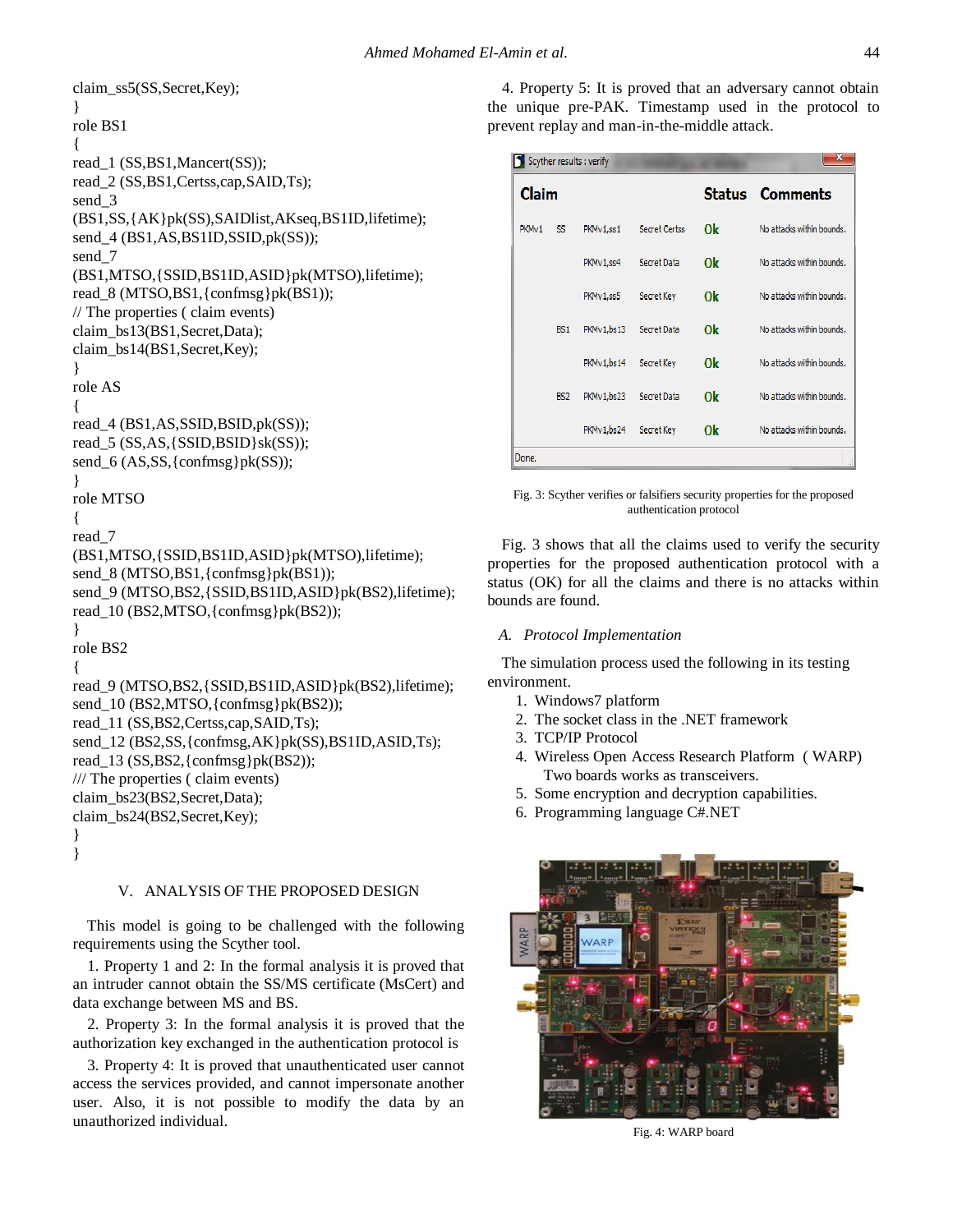

Fig. 5: BS accepted the connection from SS



Fig .8 : Windows for the C# programs for the proposed authentication protocol including that the BS is Trusted



Fig. 6: MTSO waiting the connection from the BS



Fig. 7: windows for the C# programs for the proposed authentication protocol

| The:///C:/Users/Ahmed/Desktop/Prof. Alla Rohiem Presentation/aawadalla/PhD_projects/MTSO/M                       |  |  |  |  |  |
|------------------------------------------------------------------------------------------------------------------|--|--|--|--|--|
| The Mobile telephone switching office (MTSO) is running at port 8003                                             |  |  |  |  |  |
| The local End point is :192.168.1.73:8003                                                                        |  |  |  |  |  |
| Waiting for a connection                                                                                         |  |  |  |  |  |
| Connection accepted from the base station 1 (BS 1) 192.168.1.73:49296                                            |  |  |  |  |  |
| Recieved Subscriber Station (SS)ID :<br>1005                                                                     |  |  |  |  |  |
| Sent Acknowledgement                                                                                             |  |  |  |  |  |
|                                                                                                                  |  |  |  |  |  |
| Connecting to the base station 2 $\ldots$ .                                                                      |  |  |  |  |  |
| Connected to the Base station 2                                                                                  |  |  |  |  |  |
| Transmitting SS ID info the base station 2<br> QQPT+vLuFaQ=<br>Received Message Successfully from base station 2 |  |  |  |  |  |
|                                                                                                                  |  |  |  |  |  |

Fig. 9: windows for the C# programs for the proposed authentication protocol including the connection of the MTSO with BS1 and BS2

Fig.  $4 - Fig. 9$  show the components and some software programming windows for the lab. Experiments we used to apply the real time implementation of the enhanced PKMv1 Authentication protocol.

# VI. CONCLUSION AND FUTURE WORK

The paper analyzes the vulnerabilities in the both versions of authentication protocol PKMv1 and PKMv2. As seen in the formal analysis, the secrecy and uniqueness of the keying material distributed and the no theft of service possible claims are valid in both PKMv1 and PKMv2. However, pseudonymity and information confidentiality are broken in both versions of PKM. A revised authentication protocol is proposed by using timestamp and new security scenario. The new solution is efficient to tackling the various security threats such as replay, man in the middle and DOS attacks. The revised authentication protocol is expected to provide better secure platform for IEEE 802.16(e).